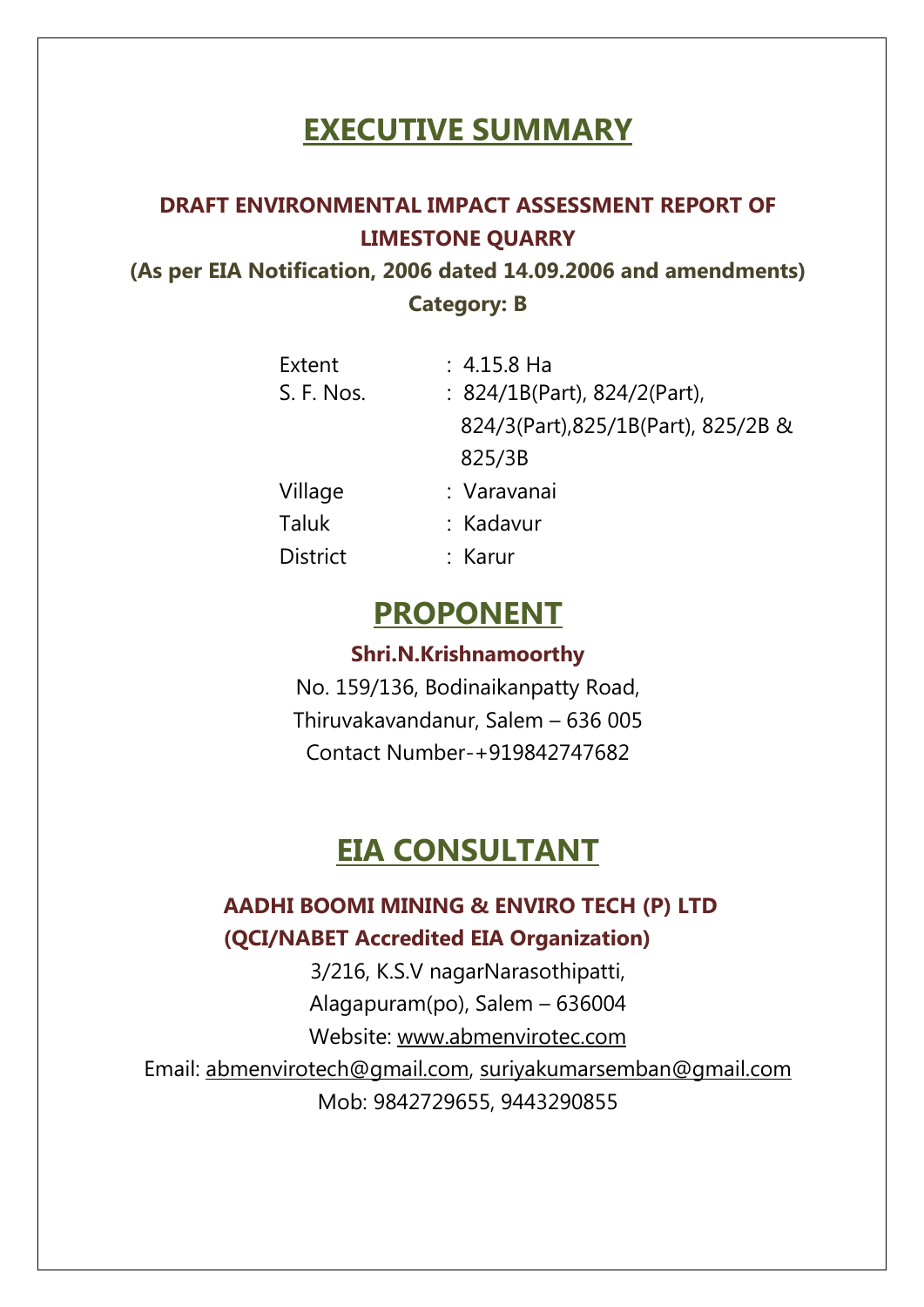# **1. Executive Summary**

The Limestone Mine of **Shri.N.Krishnamoorthy** over an extent of 4.15.8 hectare is located in S.F. No: 824/1B(Part), 824/2(Part), 824/3(Part), 825/1B(Part), 825/2B & 825/3B Varavanai Village, Kadavur Taluk of Karur District. The area is marked in the survey of India Toposheet No.58J/2. The area lies at northern latitude of  $10^{\circ}45'05.41''$ N to 10°45' 12.83"N and eastern longitude of 78°13'21.47"E to 78°13'30.22"E. The mining lease was initially granted vide Rc.No.14384/MM4/1995 dated 29.07.2005 for a period of 20 years from the execution of lease deed on 14.10.2005. The lease will expire on 13.10.2025. However as per the recent MMDR Amendment Act 2015, the validity of the Mining Lease is extended upto 13.10.2055. Now, the scheme of mining [2021-22 to 2025-26] along with PMCP was submitted to Indian Bureau of Mines for approval under Rule 12(2) & 23 (B) of MCDR, 1988 and approved by IBM vide Letter No. TN/KRR/LST/MS/1650.MDS dated 21.06.2021. As per the Environmental Impact Assessment (EIA) Notification dated  $14<sup>th</sup>$  September 2006, the project falls under  $1(a)$ mining of minerals, Category – B in view of Major Mineral and lease area less than 100 Ha. In view of the above the proponent submitted the online application to SEIAA/SEAC on 02.04.2018. The proposal has been placed in  $107<sup>th</sup>$  STATE APPRAISAL COMMITTEE MEETING on 13.04.2018 and granted Terms of Reference under violation vide Lr. No. SEIAA-TN/F. No.6221/TOR-347/2018 dated 14.05.2018.

# **1.1 SCOPE OF THE PROJECT**

**1.2 PROJECT DESCRIPTION** 

The proposal for Environmental Clearance of Limestone Mine of **Shri.N.Krishnamoorthy** requires Draft EIA report, Public Consultation and Final EIA Report including Ecological damage assessment, remediation plan, natural resource augmentation and community resource augmentation as per Terms of Reference vide Lr. No. SEIAA-TN/F. No.6221/TOR-347/2018 dated 14.05.2018.

| $\frac{1}{2}$                                                       |                                                       |  |  |  |
|---------------------------------------------------------------------|-------------------------------------------------------|--|--|--|
|                                                                     | <b>Project Details</b>                                |  |  |  |
| Shri.N.Krishnamoorthy<br>Proponent                                  |                                                       |  |  |  |
| <b>Total Mine Lease Area</b>                                        | 4.15.8 Hectares (Patta land)                          |  |  |  |
| Survey No.                                                          | 824/1B(Part), 824/2(Part), 824/3(Part), 825/1B(Part), |  |  |  |
|                                                                     | 825/2B & 825/3B                                       |  |  |  |
| Varavanai Village, Kadavur Taluk of Karur District<br>Site Location |                                                       |  |  |  |
| Geographical Co-ordinates                                           | Latitude: 10°45'05.41" N to 10°45' 12.83"N            |  |  |  |
|                                                                     | Longitude: 78°13'21.47"E to 78°13'30.22"E             |  |  |  |
| Toposheet No.                                                       | 58J/2                                                 |  |  |  |
| Elevation                                                           | 176m above MSL                                        |  |  |  |

# **Table No 1. 1 Project Details**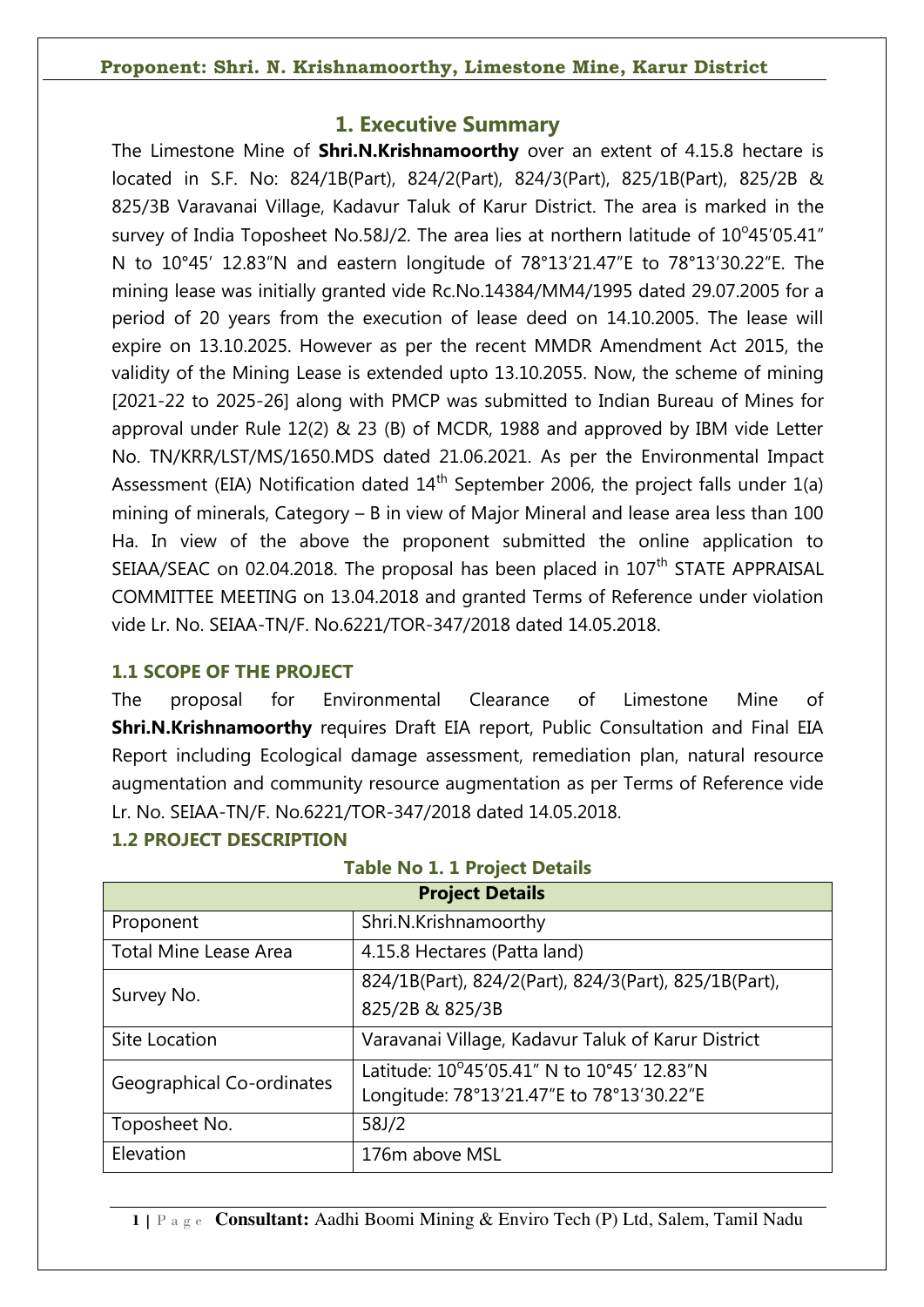| <b>Accessibility</b>           |            |                                                         |                                                          |  |  |
|--------------------------------|------------|---------------------------------------------------------|----------------------------------------------------------|--|--|
| <b>Nearest Habitation</b>      |            | $175 m - South$                                         |                                                          |  |  |
| Nearest Village                |            | Varavanai- 175m South                                   |                                                          |  |  |
| <b>Nearest Town</b>            |            | Karur-25km-NE                                           |                                                          |  |  |
|                                |            | NH- 67- Karur to Trichy - 20 km - North                 |                                                          |  |  |
| Nearest Roadway                |            | SH 199 - 8m- East                                       |                                                          |  |  |
|                                |            | MDR 280 - Mylampatty - Palayam Road- 2.18km South       |                                                          |  |  |
|                                |            | Varavanai Village Road - 95m West                       |                                                          |  |  |
| <b>Nearest Railway station</b> |            | Palayam railway Station - 10.8 km Southwest             |                                                          |  |  |
| <b>Nearest Airport</b>         |            | Trichy Airport - 53 km - East                           |                                                          |  |  |
|                                |            | <b>Environmental Sensitiveness</b>                      |                                                          |  |  |
| Interstate Boundary            |            |                                                         | Tamil Nadu - Kerala Interstate Boundary - 119 Km SW      |  |  |
|                                | side       |                                                         |                                                          |  |  |
|                                |            | Bay of Bengal - 128 m (SE)                              |                                                          |  |  |
| Coastal Zone                   |            |                                                         | Hence the area does not attract the C.R.Z. Notification, |  |  |
|                                | 1991.      |                                                         |                                                          |  |  |
|                                |            | Vaiyamalai Reserved forest - 8.4 Km - SE.               |                                                          |  |  |
| <b>Reserve Forest</b>          |            | But the proposed project does not cause any harm to     |                                                          |  |  |
|                                |            | the forest products.                                    |                                                          |  |  |
|                                |            | No wildlife sanctuary is located within 10km radius.    |                                                          |  |  |
| Wildlife sanctuary             |            | Hence the area does not attract the Wildlife Protection |                                                          |  |  |
|                                |            | Act, 1972.                                              |                                                          |  |  |
|                                |            | Karunakulam - 2.10km - NW                               |                                                          |  |  |
|                                |            | Punjapattikulam – 9.33 km – NE                          |                                                          |  |  |
|                                |            | Tharagampattikulam $-3.9$ km $-$ S                      |                                                          |  |  |
| Water bodies                   |            | P.Udayapattikulam - 3.3 km - NE                         |                                                          |  |  |
|                                |            | Ottakulam - 4.9 km - N                                  |                                                          |  |  |
|                                |            | Poovaeekulam - 4.67 km - NW                             |                                                          |  |  |
|                                |            | Mavathur Kulam - 6.5 km - S                             |                                                          |  |  |
|                                |            |                                                         | <b>Total population as per</b>                           |  |  |
|                                | <b>Sno</b> | <b>Village Name</b>                                     | 2011 census                                              |  |  |
|                                | 1          | Varavanai                                               |                                                          |  |  |
| <b>Habitations</b>             | 2          | Sundukulipet                                            | 4985                                                     |  |  |
|                                | 3          | Kulathur                                                |                                                          |  |  |
|                                | 4          | Mamarathupatti                                          |                                                          |  |  |
|                                | 5          | Mylampatti                                              | 5275                                                     |  |  |
|                                | 6          | Chinthamanipatti                                        |                                                          |  |  |
|                                |            |                                                         |                                                          |  |  |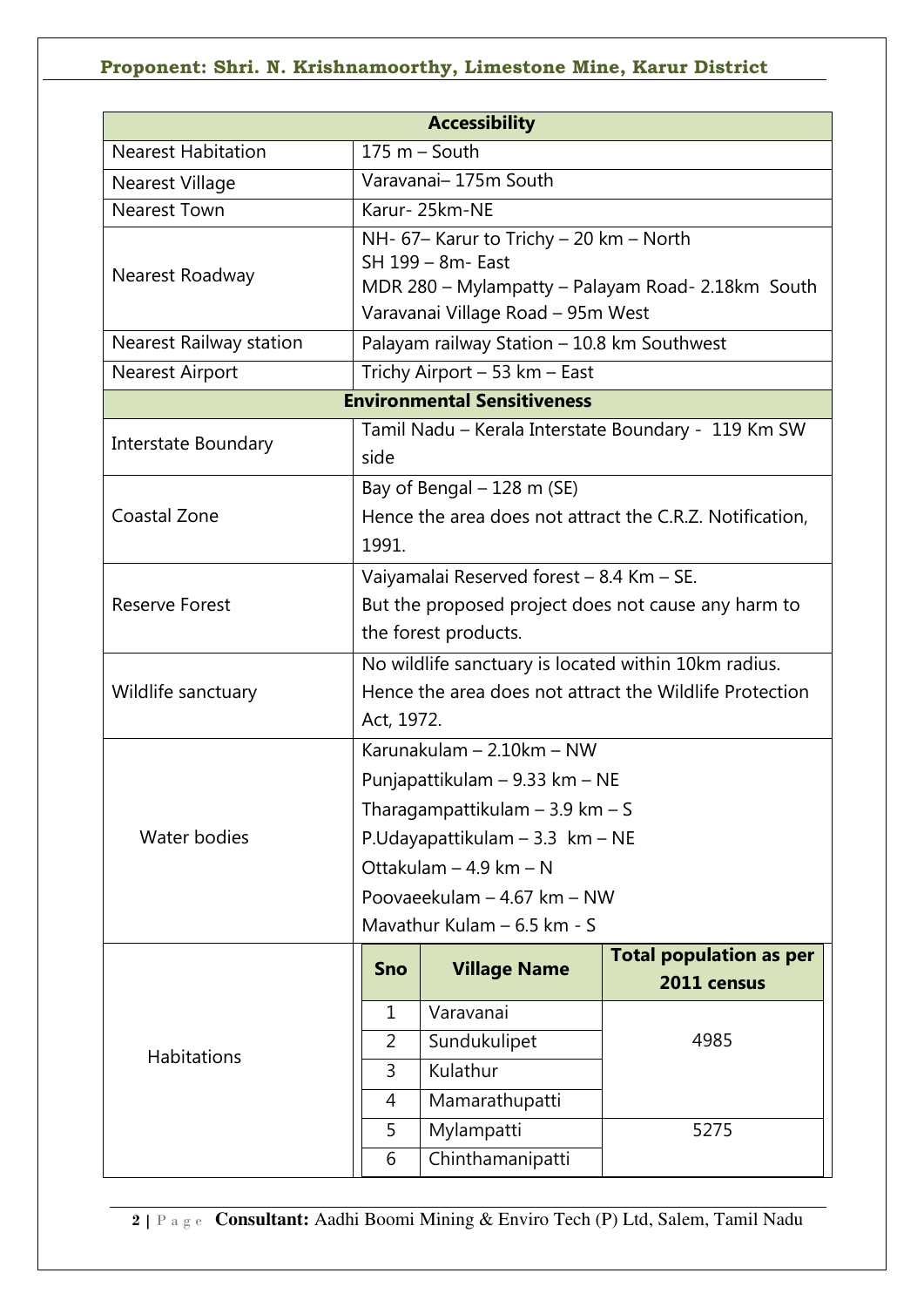|                              | Vellapatti<br>7                                    | 3854                                                     |  |
|------------------------------|----------------------------------------------------|----------------------------------------------------------|--|
|                              | Sinnandipatti<br>8                                 |                                                          |  |
|                              | Tharagampatti<br>9                                 |                                                          |  |
|                              | Thennilai<br>10                                    | 4323                                                     |  |
|                              | Total                                              | 18437                                                    |  |
| <b>Defense Installations</b> | Nil within 10km radius                             |                                                          |  |
| Quarries around 500m         |                                                    | Three numbers of quarries with 6.5 Ha is found within    |  |
|                              |                                                    | 500m radius from the periphery of the lease boundary.    |  |
| radius (AD Letter furnished) |                                                    | AD Letter. No: Roc.No101/Mines/2017 dated 30.01.2017     |  |
| Seismic Zone                 |                                                    | Zone II, Low damage risk zone as per BMTPC,              |  |
|                              |                                                    | Vulnerability atlas Seismic zone of India IS: 1893-2002. |  |
|                              | <b>Mining Details</b>                              |                                                          |  |
| Method of Mining             | Manual Method of Mining using Jack hammer drilling |                                                          |  |
|                              | and blasting                                       |                                                          |  |
| Geological resources         | 707901 MT (100%) & 424741 MT(60% Recovery)         |                                                          |  |
| Mineable reserves            | 497498 MT (100%) & 298499 MT(60% Recovery)         |                                                          |  |
| Production (60%)             | Average Production: 35360.2 MT/annum               |                                                          |  |
| Topsoil                      | 17685 MT for next plan period                      |                                                          |  |
| Side burden                  | 97368 MT for next plan period                      |                                                          |  |
| Limestone Rejects @ 40%      | 117867 MT for next five years                      |                                                          |  |
| Depth of Mining              | 19 m bql                                           |                                                          |  |
| <b>Water Table</b>           | 40 m bgl during rainy season and 50m bgl during    |                                                          |  |
|                              | summer season                                      |                                                          |  |
| <b>Overall Pit Slope</b>     | $45^{\circ}$                                       |                                                          |  |
| Period of Lease              | 50 Years as per the recent MMDR Amendment Act 2015 |                                                          |  |
| <b>Project Cost</b>          | Rs. 10 Lakhs                                       |                                                          |  |
| <b>EMP Cost</b>              | Rs. 1.05 Lakhs                                     |                                                          |  |

# **1.3 Description of the environment**

# **1.3.1 Base line environmental study**

Collection of base line data is an integral part of the preparation of environmental impact assessment reports. The baseline monitoring study has been carried out during October  $1<sup>st</sup>$ , 2019 - December  $31<sup>st</sup>$ , 2019 to assess the existing environmental scenario in the area. For the purpose of EIA studies, mine lease area was considered as the core zone and area outside the mine lease boundary up to 10km radius from the lease boundary was considered as buffer zone.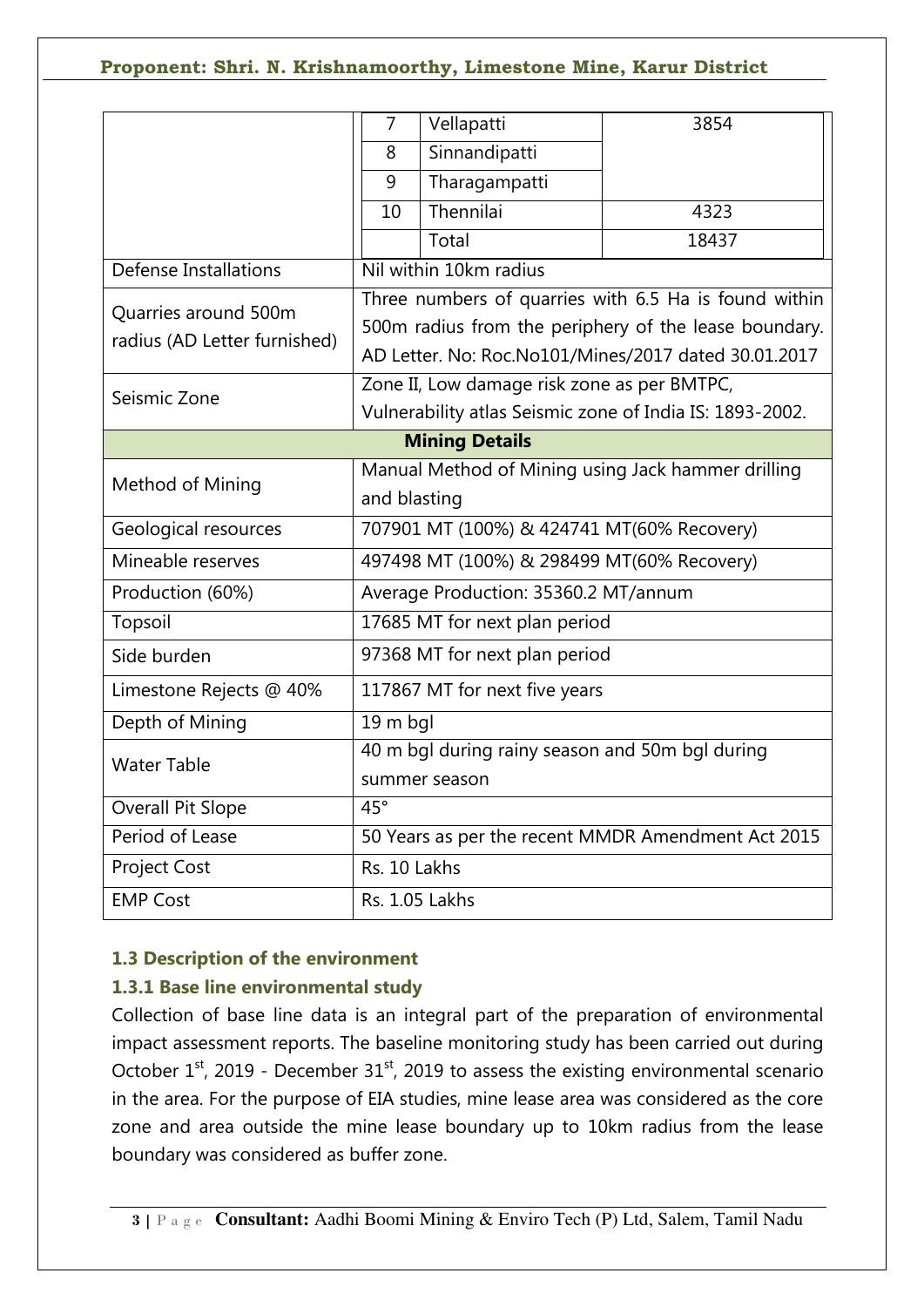| <b>Particulars</b>                                    | <b>Details</b>                                                          | <b>Standards</b>                 |  |  |
|-------------------------------------------------------|-------------------------------------------------------------------------|----------------------------------|--|--|
|                                                       | Meteorology (October1 <sup>st</sup> – December 31 <sup>st</sup> , 2019) |                                  |  |  |
| Rainfall (Avg.)                                       | 745 mm (yearly)                                                         |                                  |  |  |
| Temperature (Avg.)                                    | 22-35°C (Study period)                                                  |                                  |  |  |
| Wind speed                                            | $3.05 \, \text{m/s}$                                                    | $-1$                             |  |  |
| <b>Wind Direction</b>                                 | From N, SW, S and NE                                                    |                                  |  |  |
|                                                       | <b>Ambient Air Quality (NAAQS)</b>                                      |                                  |  |  |
| $PM_{10}$                                             | 39-43 $\mu$ g/m <sup>3</sup>                                            | $100 \mu g/m3$                   |  |  |
| PM <sub>2.5</sub>                                     | 19-24 $\mu$ g/m <sup>3</sup>                                            | 60 $\mu$ g/m <sup>3</sup>        |  |  |
| SO <sub>2</sub>                                       | 7-8 $\mu$ g/m <sup>3</sup>                                              | $80 \mu g/m3$                    |  |  |
| NO <sub>x</sub>                                       | 11-12 $\mu$ g /m <sup>3</sup>                                           | $\frac{1}{80}$ µg/m <sup>3</sup> |  |  |
|                                                       | <b>Noise Level (CPCB Standards)</b>                                     |                                  |  |  |
| Day time (6:00 am                                     | Core zone - 37.9 - 41.1 dB (A)                                          | <b>Industrial Area</b>           |  |  |
| $-10:00$ pm)                                          | Buffer zone - 37.7-39.1 dB (A)                                          | Day Time - 75 dB (A)             |  |  |
|                                                       |                                                                         | <b>Residential Area</b>          |  |  |
|                                                       |                                                                         | Day Time $-55$ dB (A)            |  |  |
| Night time                                            | Core zone $-32.6 - 34.1$ dB (A)                                         | <b>Industrial Area</b>           |  |  |
| $(10:00 \text{pm} - 06:00)$                           | Buffer zone $-$ 34.8-36.2 dB(A)                                         | Night Time - 70 dB(A)            |  |  |
| am)                                                   |                                                                         | <b>Residential Area</b>          |  |  |
|                                                       |                                                                         | Night Time $-45$ dB (A)          |  |  |
| <b>Water Quality IS 10500:2012 (Desirable limits)</b> |                                                                         |                                  |  |  |
| pH                                                    | $7.21 - 7.71$                                                           | 6.5 to 8.5                       |  |  |
| <b>TDS</b>                                            | 294 - 436 mg/l                                                          | 500 mg/l                         |  |  |
| THCaCO <sub>3</sub>                                   | 233-331 mg/l                                                            | 200 mg/l                         |  |  |
| <b>Soil Quality</b>                                   |                                                                         |                                  |  |  |
| pH                                                    | $7.87 - 8.81$                                                           | Neutral to slightly acidic       |  |  |
| <b>Bulk density</b>                                   | $1.37 - 1.42$ g/cc                                                      | Favorable physical condition     |  |  |
|                                                       |                                                                         | for plant growth                 |  |  |
| <b>Hydro Geology</b>                                  |                                                                         |                                  |  |  |
| Depth of Mining                                       | 19m bgl                                                                 |                                  |  |  |
| <b>Water Table</b>                                    | 40 m bgl during rainy season and 50m bgl during summer                  |                                  |  |  |
|                                                       | season                                                                  |                                  |  |  |

## **Table No 1.2 Baseline Data**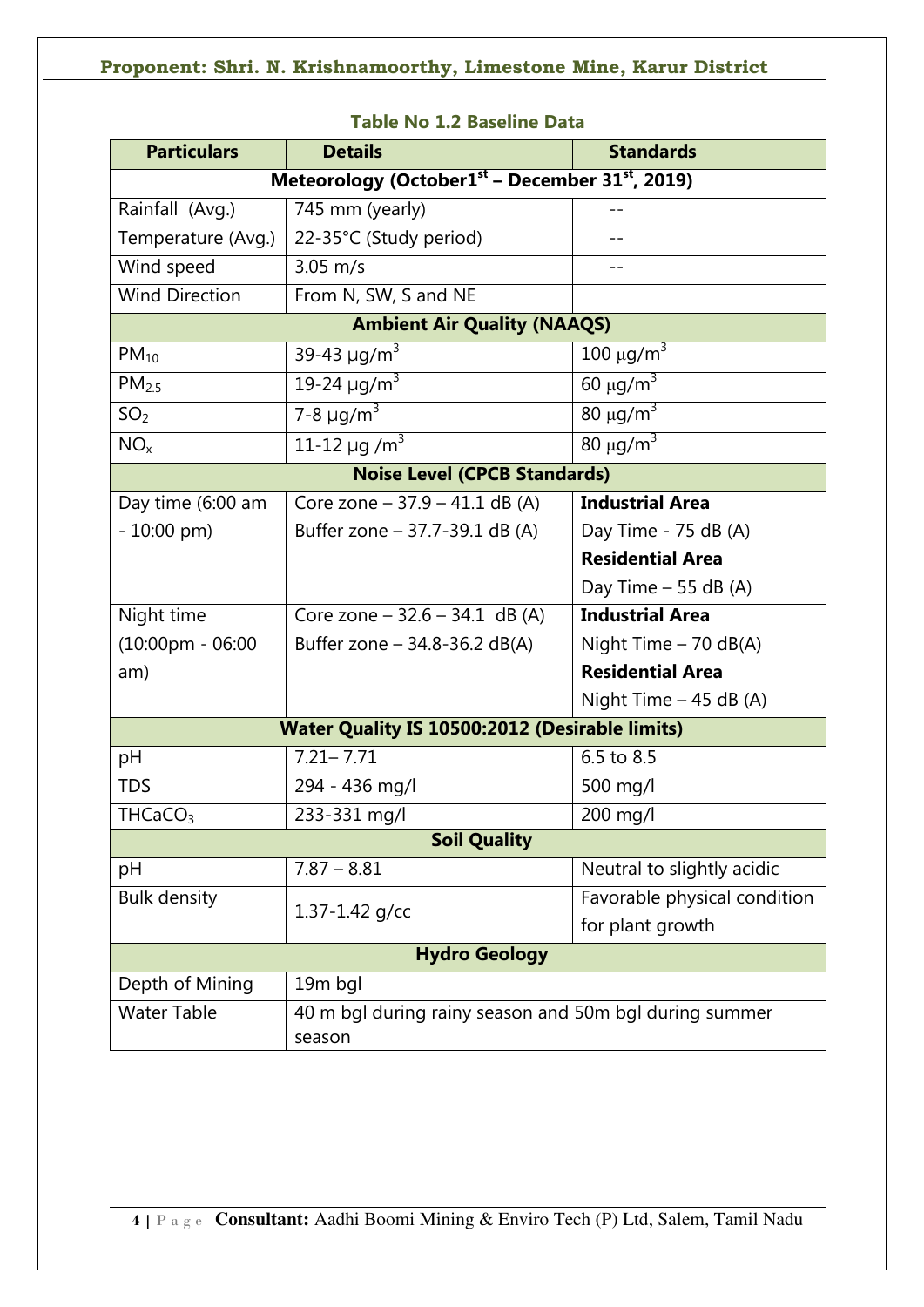# **1.3(A) Year Wise Production Details**

| S.No           | Year of           | <b>Production proposed in</b>  | <b>Actual production</b> |
|----------------|-------------------|--------------------------------|--------------------------|
|                | <b>Production</b> | <b>Mining period in MT</b>     | achieved in MT           |
|                |                   | <b>Mining Plan</b>             |                          |
| $\mathbf{1}$   | 2006-2007         | 1318                           | 266                      |
| 2              | 2007-2008         | 1318                           | 706                      |
| 3              | 2008-2009         | 1318                           | 680                      |
| 4              | 2009-2010         | 1318                           | 425                      |
| 5              | 2010-2011         | 1318                           | 1175                     |
| 6              | 2011-2012         |                                | 3202                     |
|                | <b>Total</b>      | 6590                           | 6454                     |
|                |                   | scheme of mining               |                          |
| $\overline{7}$ | 2011-2012         |                                | 3202                     |
| 8              | 2012-2013         | 8663                           | 5229                     |
| 9              | 2013-2014         | 22241                          | 5437                     |
| 10             | 2014-2015         | 63398                          | 4480                     |
| 11             | 2015-2016         | 86668                          | 4840                     |
|                | <b>Total</b>      | 180970                         | 23188                    |
|                |                   | <b>Second scheme of mining</b> |                          |
| 12             | 2016-2017         | 23231                          | 6658.550                 |
| 13             | 2017-2018         | 38667                          |                          |
| 14             | 2018-2019         | 42333                          |                          |
| 15             | 2019-2020         | 40820                          |                          |
| 15             | 2020-2021         | 42247                          |                          |
|                | <b>Total</b>      | 187298                         | 6658.550                 |
| 16             | 2021-22           | 35555                          |                          |
| 17             | 2022-23           | 35424                          |                          |
| 18             | 2023-24           | 35064                          |                          |
| 19             | 2024-25           | 35505                          |                          |
| 20             | 2025-26           | 35253                          |                          |
|                | <b>Total</b>      | 176801                         |                          |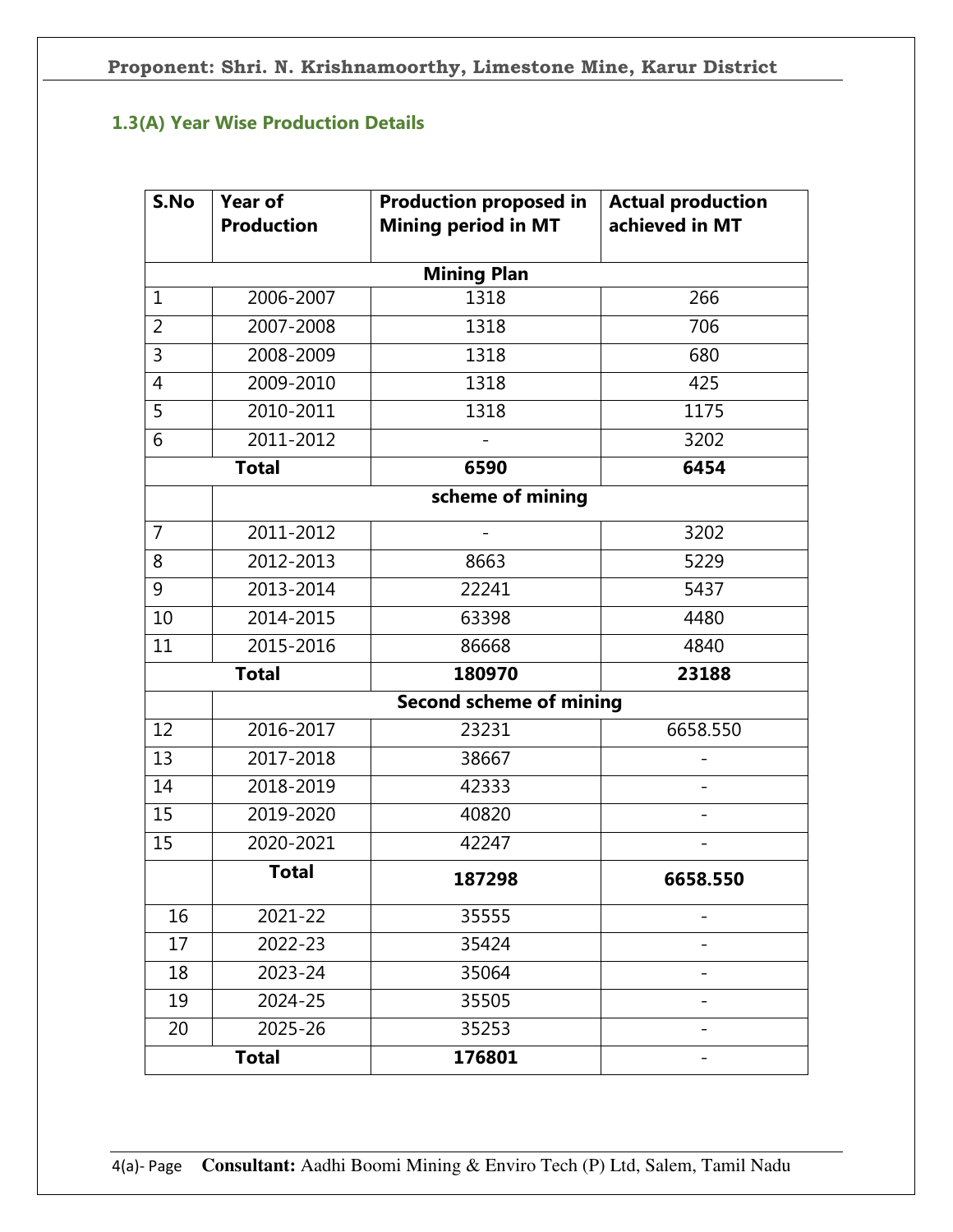

**Fig No: 1 Geo Referenced Toposheet showing 10km radius around lease area**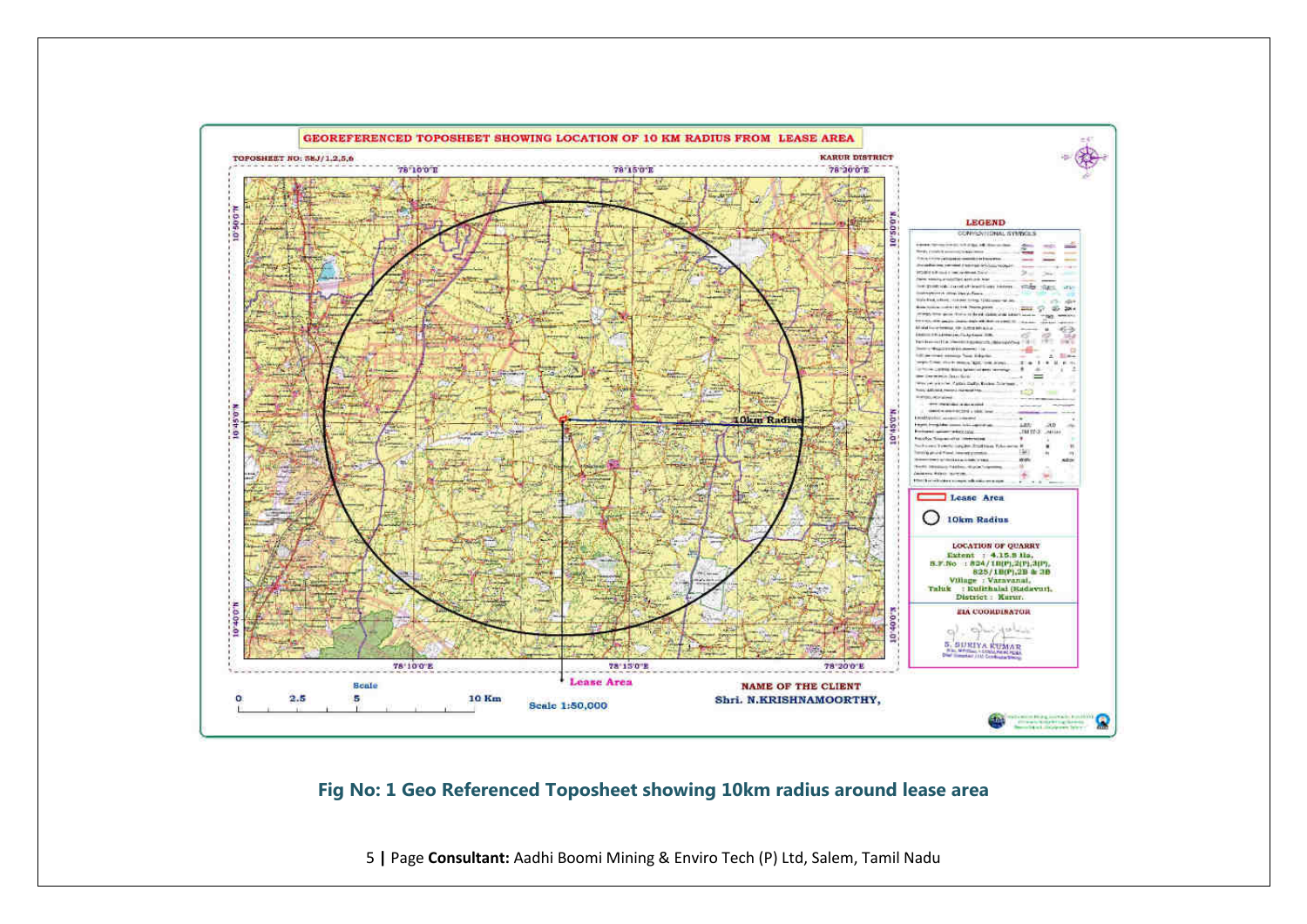

**Fig No: 2 Photos showing general view of the Varavanai limestone mine**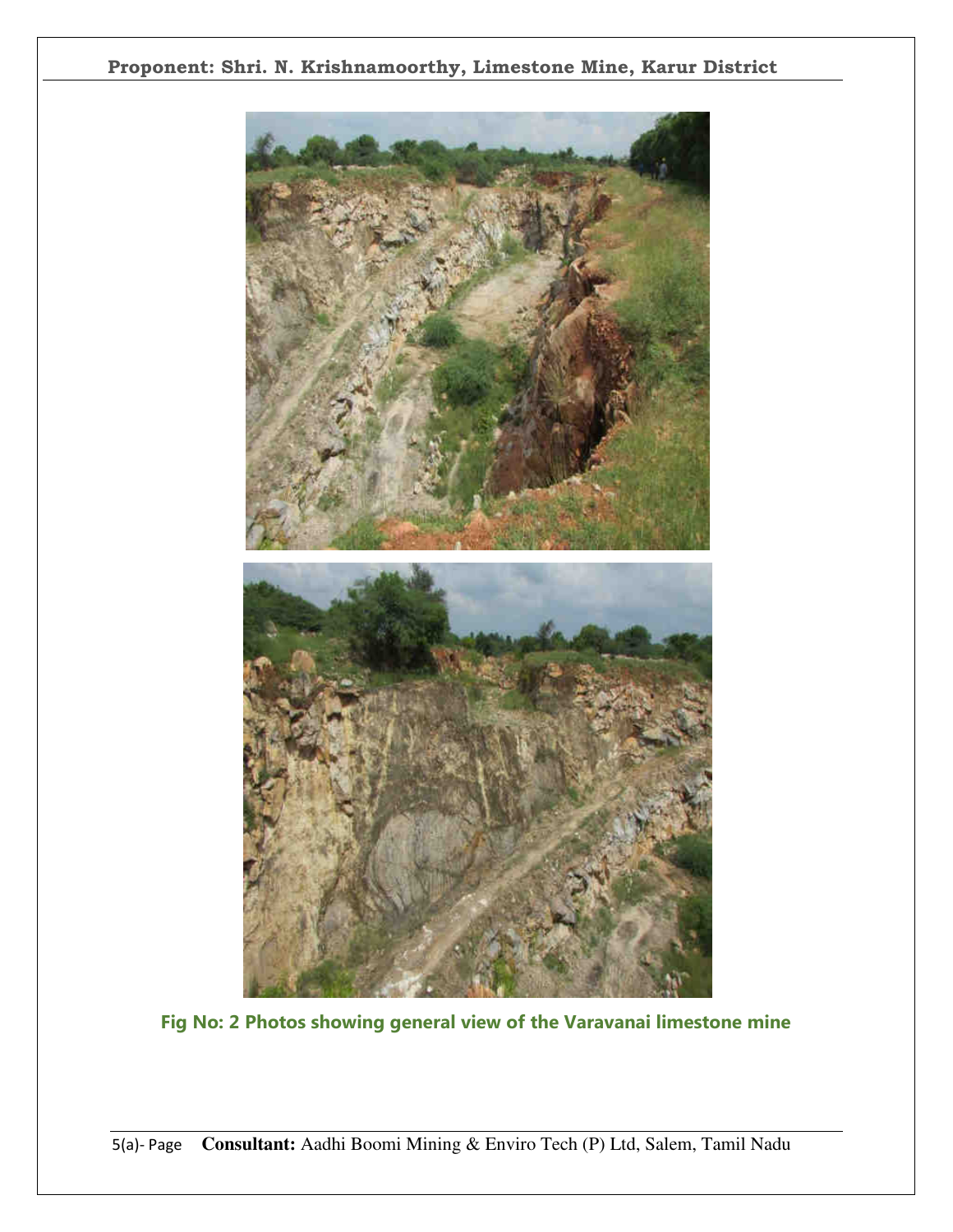#### **1.4 ANTICIPATED ENVIRONMENTAL IMPACTS AND MITIGATION MEASURES**

#### **1.4.1 Air Environment**

The air borne particulate matter is the main air pollutant by opencast mining. The mining operation will be carried out by adopting open cast Manual Method of Mining which involves Jack Hammer drilling and blasting, excavation, loading and transportation.

AERMOD was used for prediction of impact of  $PM_{10}$  during conditions i) Unloading and transportation of Limestone by trucks on Haul roads ii) Blasting by using area source model to predict GLC of  $PM_{10}$  during these conditions. Total predicted 24-h maximum GLC of  $PM_{10}$  at project site for scenario 1 i.e. loadingunloading, transportation & open pit and scenario 2 i.e. Blasting 72/m<sup>3</sup> and 56  $\mu$ g/m<sup>3</sup> respectively occurred at the project site after superposition of base-line value  $43\mu q/m^3$ over the incremental GLC 29  $\mu$ g/m<sup>3</sup> and 13  $\mu$ g/m<sup>3</sup> respectively due to combined impact of loading, unloading, open pit and transportation over the haul road and due to blasting. Meteorological data under worst case scenario providing 24-h maximum average GLC was discussed above.

#### **1.4.2 Noise Environment**

Noise pollution poses a major health risk to the mine workers. The sources of noise in the existing Limestone Mines are such as Drilling, Blasting, and during movement of vehicles.

The noise generated by the mining activity is dissipated within the core zone. This is because of distance involved and other topographical features adding to the noise attenuation. From the results, it can be seen that the ambient noise levels (day time and night time) at all the locations will remain within permissible limits prescribed by CPCB and 90dB (A) norms of DGMS. At present there is no mining activity carried out. However, the expected noise levels are not likely to have any effect. Precaution will be made to keep down the noise exposure level of 85 dB (A) to the operating personnel for 8 hrs duration. The charge per blast of 28kg is well below the Peak Particle Velocity below 5mm/s. The proponent will be advised to use the explosives less than 28kg per blast. However, as per statutory requirement additional control measures needs to be adopted to avoid the impacts due to ground vibrations and fly rocks due to blasting.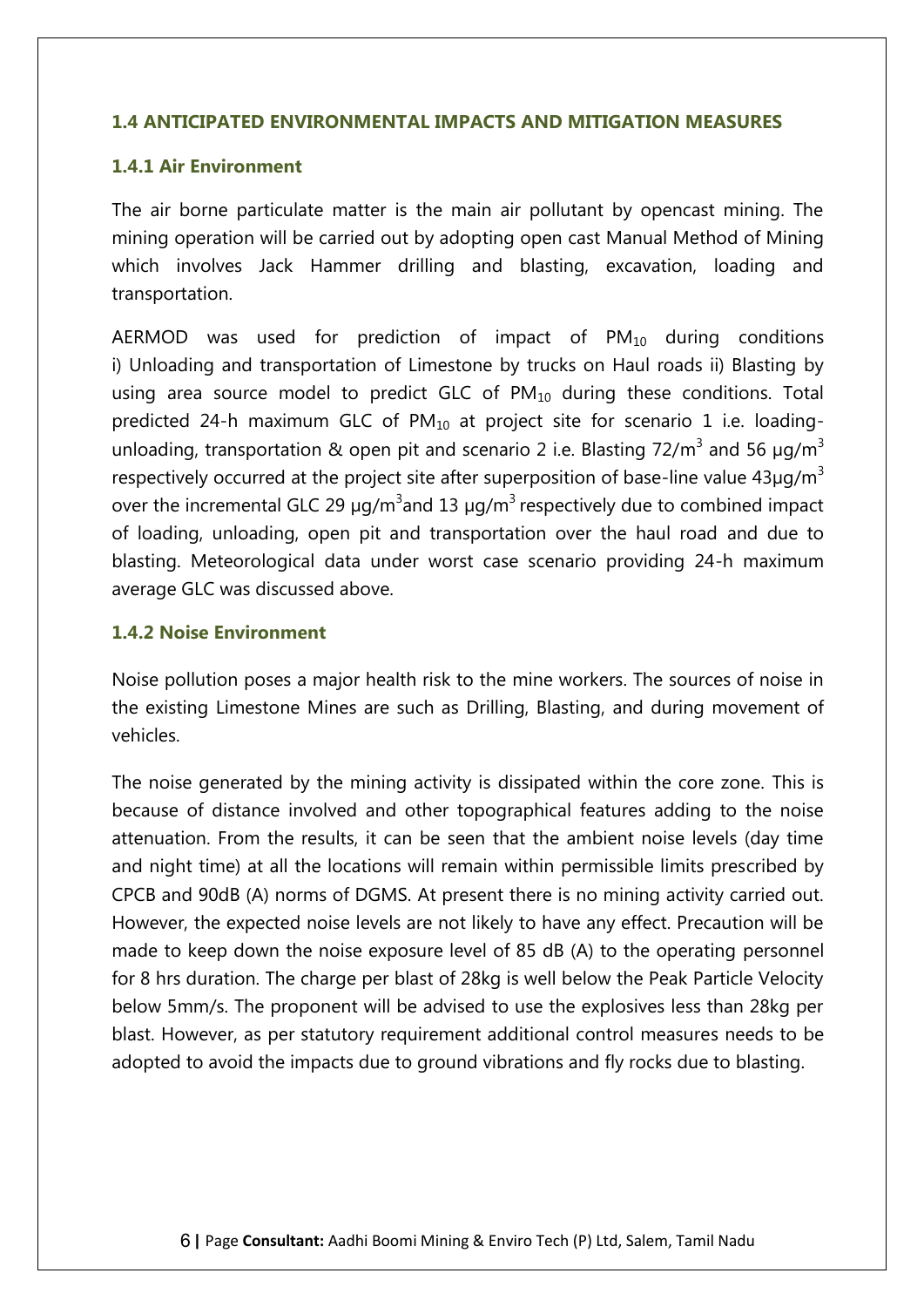# **1.4.3 Water Environment**

Mining operations can affect groundwater quality in several ways. The most obvious impact occurs in mining below the water table, either in underground workings or open pits. This provides a direct conduit to aquifers. Groundwater quality is also affected when waters (natural or process waters or wastewater) infiltrate through surface materials (including overlying waste or other material) into groundwater. But this limestone mine is devoid of any such impacts.

The impact due to mining on the water quality is expected to be insignificant because of no use of chemicals or hazardous substances during mining process. The water sample from all locations has high Total Hardness in the range of 233mg/l, 310 mg/l and 331mg/l and all other Physico Chemical parameters are within the acceptable limits. Then the water sample from Core zone and Kurunikulathupatti village contain Total Coliform and E.Coli. Based on the Water Quality Index calculated, water quality in all locations is excellent which is suitable for the drinking purpose. Since the water sample from core zone and Kurunikulathupatti contain Total Coliform and E.Coli, boiling the water is better for consumption.

# **1.4.4 Soil Environment**

The top soil generation for the next five years is 17685 MT. It will be stored and used for afforestation purposes.

# **1.4.5 Waste Dump**

Overburden generated for the next five years will be 17685MT and side burden generated for the next five years will be 97368 MT. The proposed rate of production of Limestone is about 176801MT for five years at the rate of 60% recovery up to permissible depth. The rejects of 40% is about 117867 MT. All the overburden, side burden and rejects will be dumped in West and southeast of the lease area.

# **1.4.6 Biological Environment**

There are no notified endangered species in the area, which may be affected due to the mining activities; therefore the biological environment will not have significant impact due to mining activity. The impact on the biological environment due to amount of dust generation is minimized by well-developed green belt in and around mining lease area.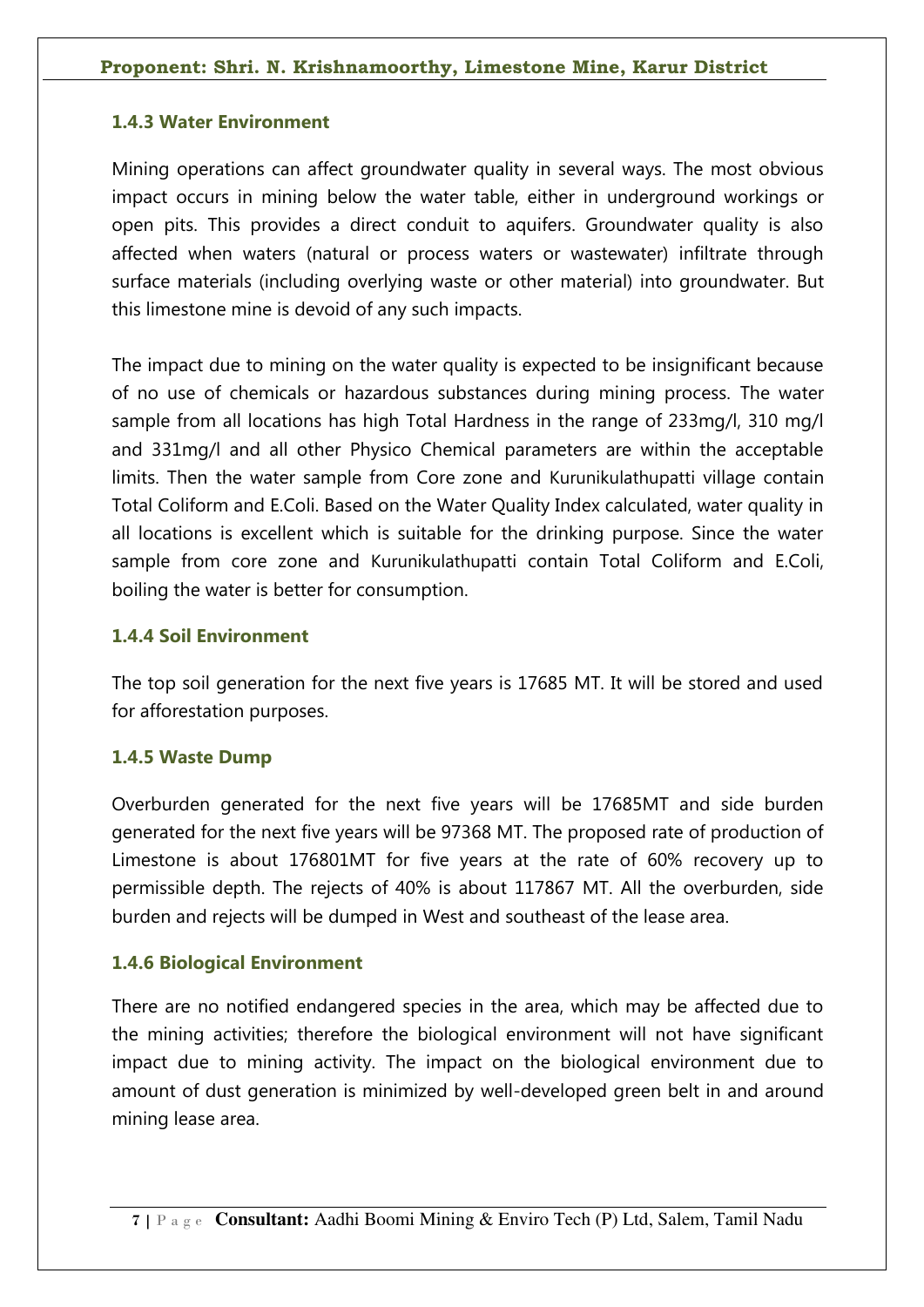#### **1.4.7 Land Environment**

The limestone mines will result in disturbance of the land use pattern of the mine lease area. The land degradation is unavoidable during mining activities like excavation, overburden dumping, soil extraction etc. So reclamation of mined out land and proper formation of benches will be given due importance. The land use analyses show that the area around the core zone is poor in agriculture. Insufficient water in the villages may be the reason for poor agriculture. At the end of the mine, the mined out pit will be used to store rain water and it will increase the ground water table indirectly. This process greatly induces the agriculture development in the nearby villages.

#### **1.4.8 Socio Economic Environment**

The mining activity will definitely increase the employment opportunity (directly as well as indirectly) in the project area. Some of these impacts would be beneficial. The expectation of the people of area is concerned towards employment, education, road and health facilities. The literacy rate may be increased with the economic benefits which may arise from the mining activities.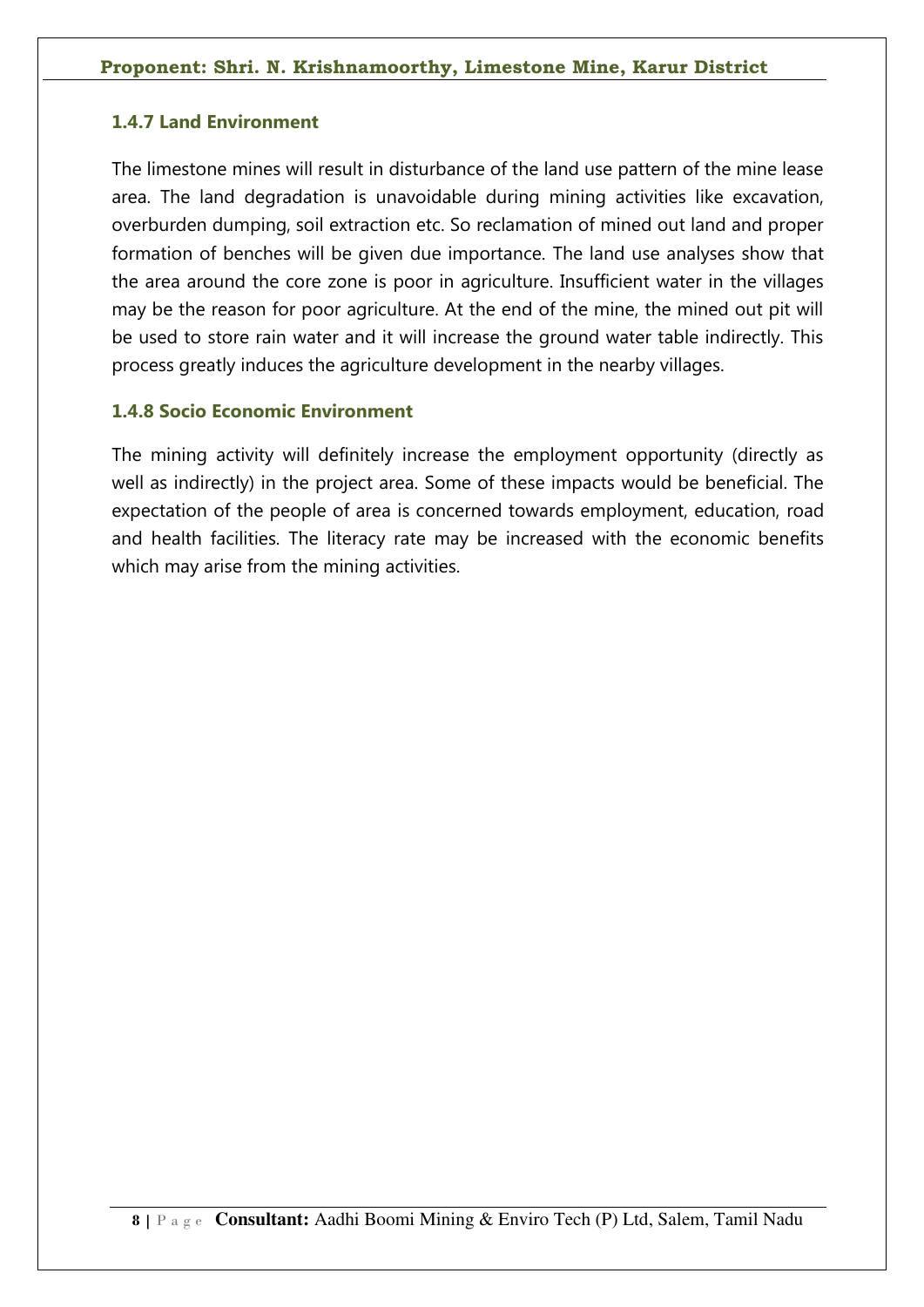| S.No | <b>Parameters</b> | <b>Mining Activity</b> | <b>Mitigation measures</b>                                      |
|------|-------------------|------------------------|-----------------------------------------------------------------|
| 1    | Air               | <b>Drilling</b>        | * Dust extractor or wet drilling to be followed to control dust |
|      | Environment       |                        | at source of emission.                                          |
|      |                   |                        | * Use of Sharp drill bits for drilling holes and charging the   |
|      |                   |                        | holes by using optimum charge and using time delay              |
|      |                   |                        | detonator                                                       |
|      |                   | Blasting               | * Regular water sprinkling on blasted heaps at regular          |
|      |                   |                        | intervals will help in reducing considerable dust pollution     |
|      |                   | Loading                | * Water sprinkling be done before loading by making it moist    |
|      |                   | Transportation         | * Water sprinklers along the sides of haul road shall be fixed  |
|      |                   |                        | to control fly of dust while transporting minerals and waste    |
|      |                   |                        | * Overloading will be prevented                                 |
|      |                   |                        | * Trucks/Dumpers covered by tarpaulin covers                    |
|      |                   | DG Sets                | * DG sets will be used only during power failure                |
|      |                   |                        | * Adequate stack height for DG sets will be provided as per     |
|      |                   |                        | <b>CPCB</b> norms                                               |
|      |                   | General                | * Avenue trees along roads around ML boundary shall be          |
|      |                   | measures               | planted as per the norms of MoEF to control fly of dust.        |
|      |                   |                        | * Labours engaged in such dust prone areas should be            |
|      |                   |                        | provided with safety devices like ear muff, mask, gogglesas     |
|      |                   |                        | per the MMR, 1961 amendments and circulars of DGMS.             |
|      |                   |                        | * Regular health check-up of workers and nearby villagers in    |
|      |                   |                        | the impacted area should be carried out and also regular        |

**Table 1.3 Environmental Management Plan**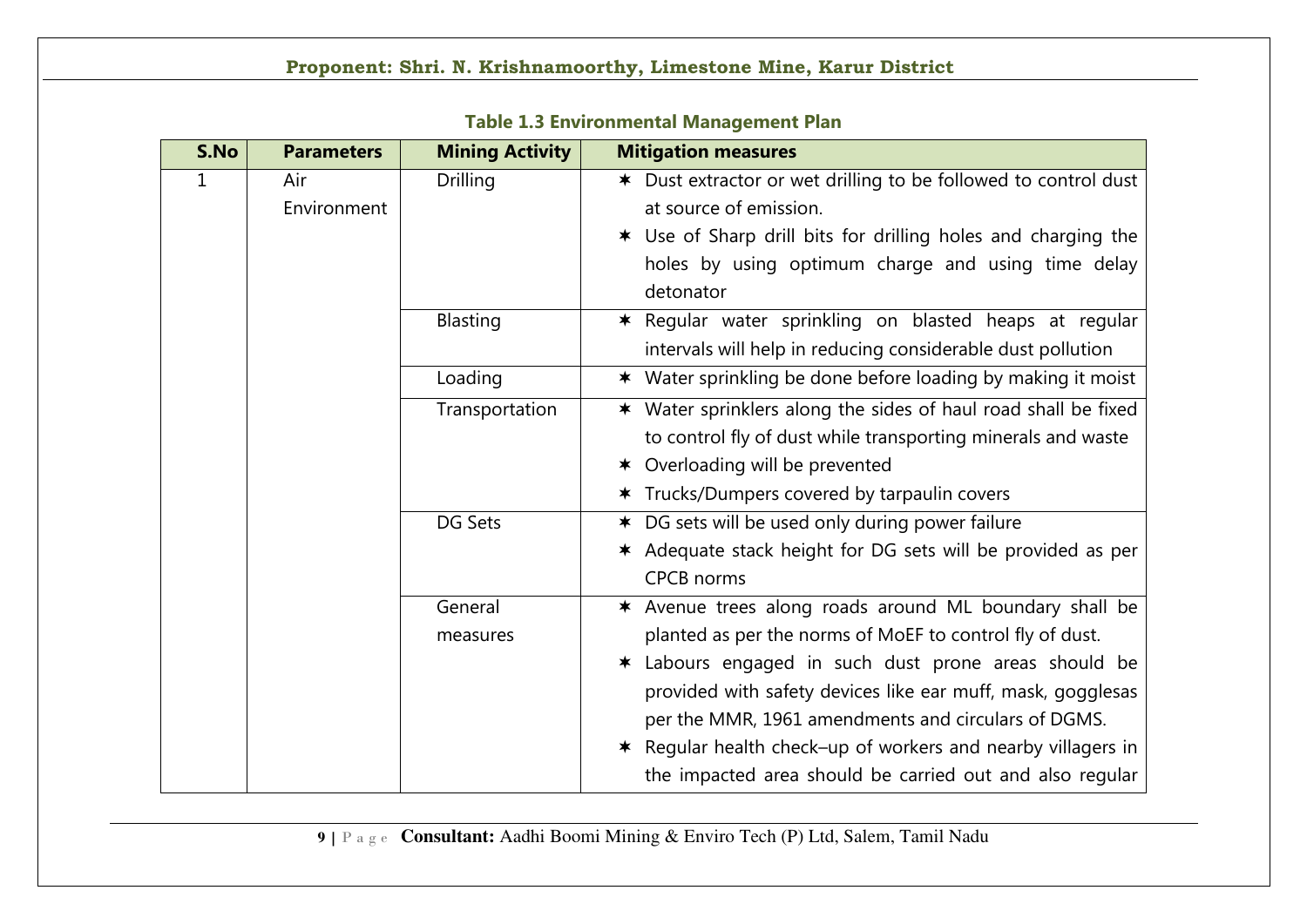|                |                      |                     | Proponent: Shri. N. Krishnamoorthy, Limestone Mine, Karur District                                                                                                                                                                                                                                                                                                                                                                                                                                                                      |
|----------------|----------------------|---------------------|-----------------------------------------------------------------------------------------------------------------------------------------------------------------------------------------------------------------------------------------------------------------------------------------------------------------------------------------------------------------------------------------------------------------------------------------------------------------------------------------------------------------------------------------|
|                |                      |                     | occupational health assessment of employees should be<br>carried out as per the Factories Act<br>* Ambient Air Quality Monitoring will be conducted on<br>regular basis to assess the quality of ambient air.                                                                                                                                                                                                                                                                                                                           |
| $\overline{2}$ | Water<br>Environment | Surface water       | * Wastewater discharge from mine will be treated in settling<br>tanks before using for dust suppression and tree plantation<br>purposes.                                                                                                                                                                                                                                                                                                                                                                                                |
|                |                      | Ground water        | * The mining activity will not intersect the ground water<br>table.<br>* Desilting will be carried out before and immediately after<br>the monsoon season                                                                                                                                                                                                                                                                                                                                                                               |
|                |                      | Storm water         | <b>★</b> Pit will be used for Storage of rainwater<br>Rain water will be collected in sump in the mining pit and<br>$\bigstar$<br>will be allowed to store and pumped out to surface setting<br>tank of 15 m x 10m x 3m to remove suspended solids if any.<br>This collected water will be judiciously used for dust<br>suppression onwards and such sites where dust likely to be<br>generated and for developing green belt.<br>* The proponent will collect and judicially utilize the rainwater<br>as part of rain water harvesting |
|                |                      | General<br>measures | * Regular monitoring and analyzing the quality of water                                                                                                                                                                                                                                                                                                                                                                                                                                                                                 |
| $\overline{3}$ | <b>Noise</b>         | <b>Drilling</b>     | * Limiting time exposure of workers to excessive noise                                                                                                                                                                                                                                                                                                                                                                                                                                                                                  |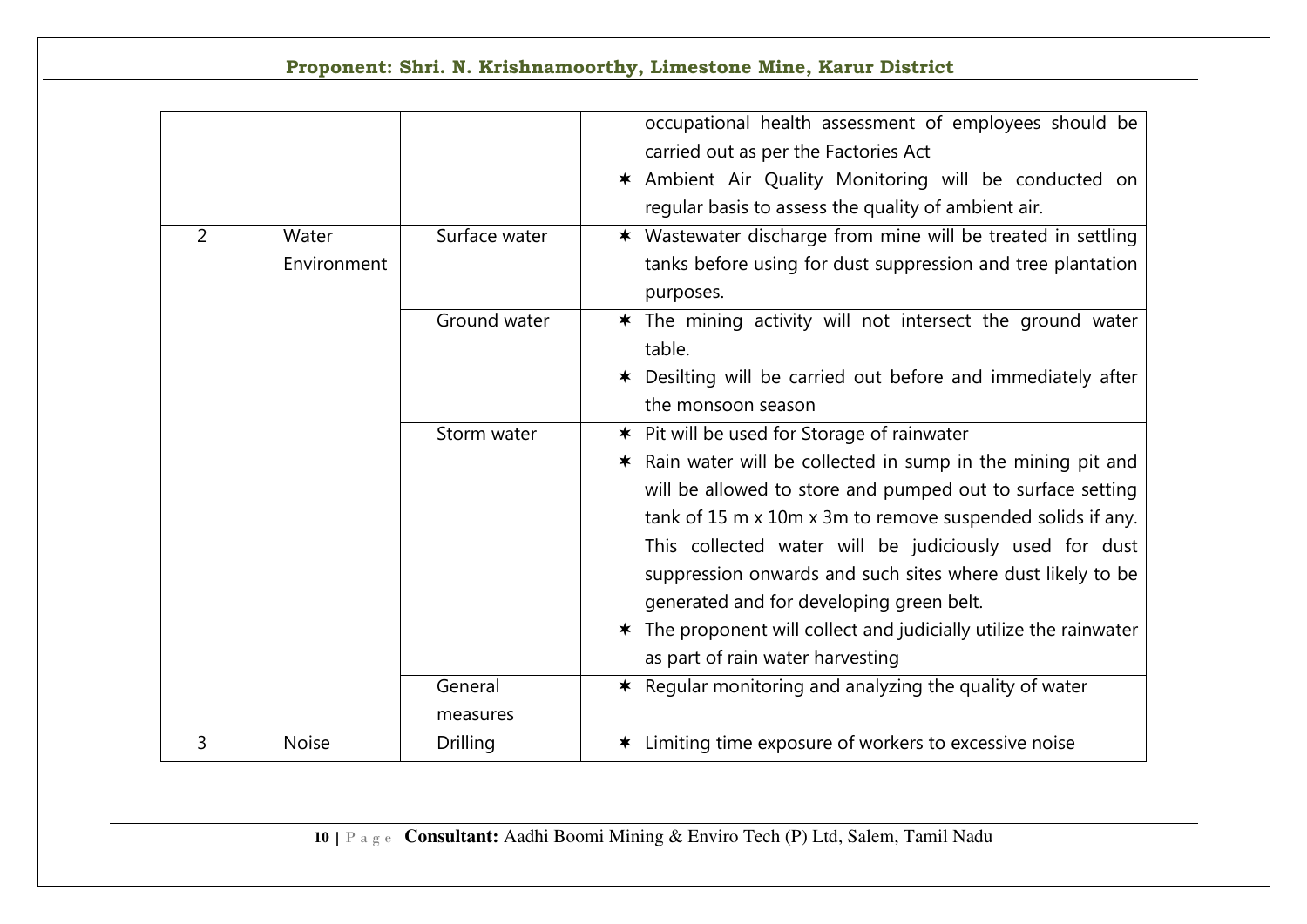| Environment | <b>Blasting</b>     | * Carrying out blasting only during day time and not on<br>cloudy days<br>* Noise levels will be controlled by using optimum explosive<br>charge, proper delay detonators and proper stemming to<br>prevent blow out of holes.<br>* Providing proper noise proof enclosure for the workers<br>separated from the noise source and noise prone<br>equipment                                                                                                                                                                                                                                                   |
|-------------|---------------------|--------------------------------------------------------------------------------------------------------------------------------------------------------------------------------------------------------------------------------------------------------------------------------------------------------------------------------------------------------------------------------------------------------------------------------------------------------------------------------------------------------------------------------------------------------------------------------------------------------------|
|             | Transportation      | * Proper and regular maintenance of vehicles, machinery and<br>other equipments.<br>* The noise generated by the machinery will be reduced by<br>proper lubrication of the machinery and other equipments.<br>* Speed of trucks entering or leaving the mine will be limited<br>to moderate speed to prevent undue noise from empty<br>vehicles.<br>* Adequate silencers will be provided in all the diesel engines<br>of vehicles.<br>* Minimum use of horns and speed limit of 10 km/hr in the<br>village area.<br>* It will be ensured that all transportation vehicles carry a<br>valid PUC Certificates |
|             | General<br>measures | * Use of personal protective devices i.e., earmuffs and<br>earplugs by workers, who are working in high noise<br>generating areas                                                                                                                                                                                                                                                                                                                                                                                                                                                                            |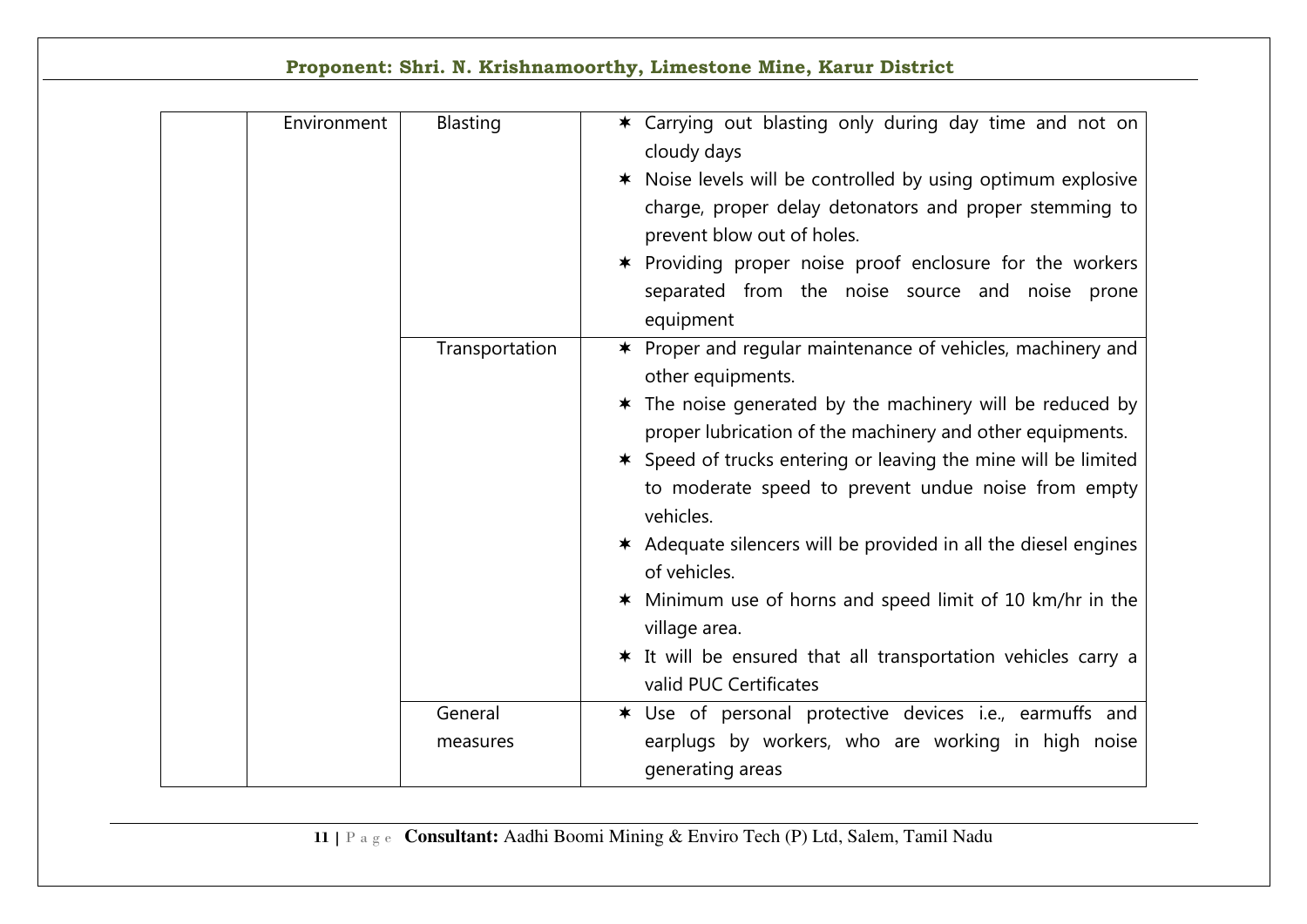|                |                     |                 | Proponent: Shri. N. Krishnamoorthy, Limestone Mine, Karur District                                                                                                                                                                                                                                                                                                                                                                                                                                                                                                                                                                |
|----------------|---------------------|-----------------|-----------------------------------------------------------------------------------------------------------------------------------------------------------------------------------------------------------------------------------------------------------------------------------------------------------------------------------------------------------------------------------------------------------------------------------------------------------------------------------------------------------------------------------------------------------------------------------------------------------------------------------|
|                |                     |                 | * Provision of Quiet areas, where employees can get relief<br>from workplace noise.<br>* The development of green belts around the periphery of<br>the mine to attenuate noise.<br>* Regular medical check–up and proper training to personnel<br>to create awareness about adverse noise level effects.                                                                                                                                                                                                                                                                                                                          |
| $\overline{4}$ | Vibration           | <b>Blasting</b> | * Specific charge pattern has to be designed by proper trial<br>vibration studies with varying charge ratios.<br>Milli second detonators shall be used preferably 25-50ms<br>$\ast$<br>per delay to control vibrations.<br>* If the vibration still exceeds the limit a long Trench to a<br>depth of 6m may cut in the direction of wave's movement<br>to break longitudinal waves which travel close to surface,<br>preferably near mine buffer zone.<br>* In spite of all measures periodical testing of vibration and<br>noise using approved seismograph by DGMS has to be<br>followed as a part of Environmental monitoring. |
| 5              | Soil<br>Environment | Topsoil         | * Humus top soil shall be preserved for reuse in afforestation<br>and agriculture.<br>* Top soil should not be mixed with other waste or reject<br>materials. It should be conserved by judicious utilization in<br>the mine premises<br>* Garland drains will be provided around the mine and<br>dumps to arrest any soil from the mine area being carried<br>away by the rain water. This will also avoid the soil erosion                                                                                                                                                                                                      |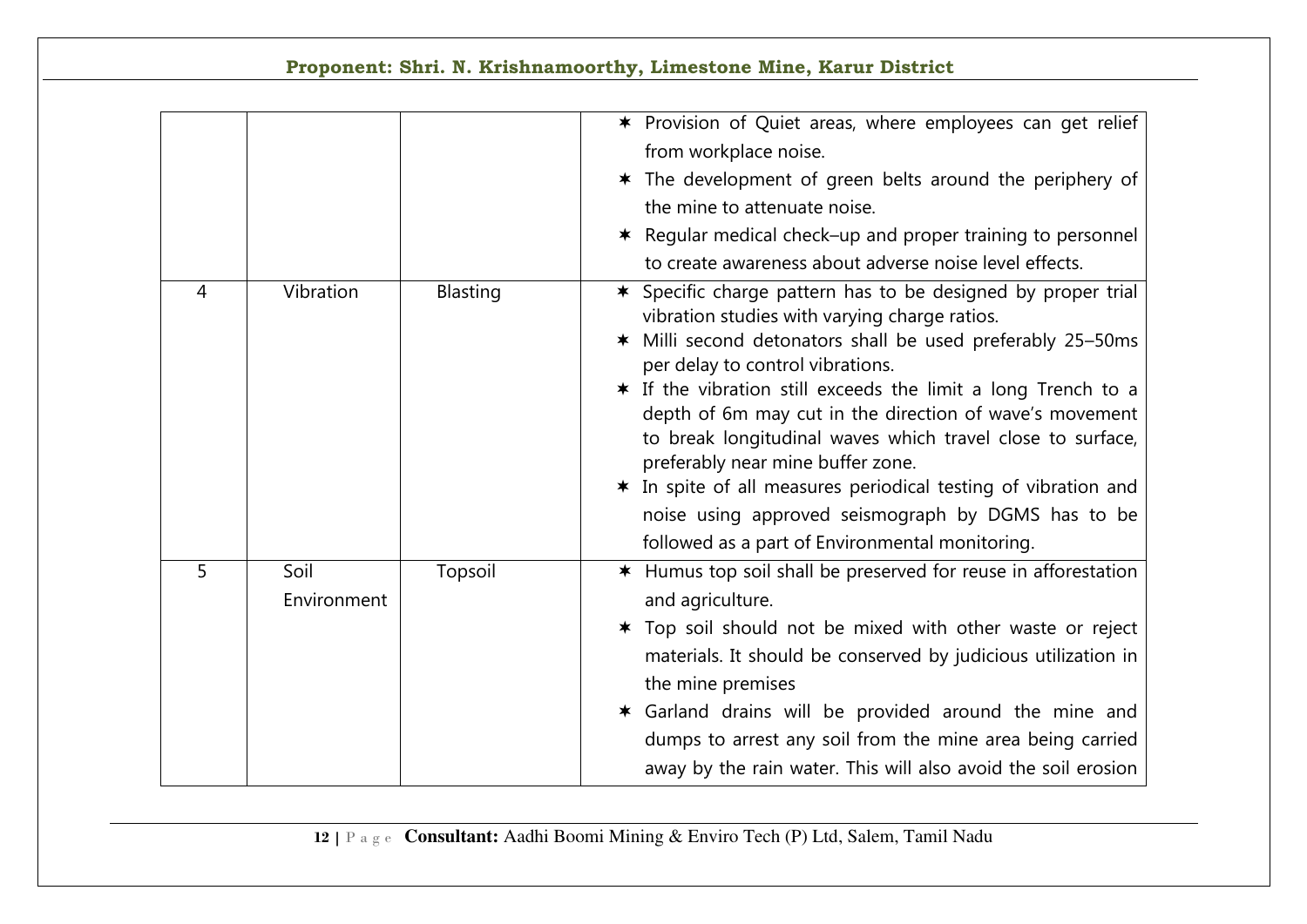|                |             |                     | and siltation in the mining pits and maintaining the stability |
|----------------|-------------|---------------------|----------------------------------------------------------------|
|                |             |                     | of the benches                                                 |
| 6              | Waste Dump  | Stabilization<br>0f | * The rejects\ waste dump shall be properly terraced in to     |
|                |             | Dumps               | 1.5m benches with proper repose angle and then the top         |
|                |             |                     | soil shall be spread over the dumps and slope to make          |
|                |             |                     | them humus for some time, after the soil suitable for water    |
|                |             |                     | retention trees will be planted at the top, slope and toe of   |
|                |             |                     | the stabilized dumps to form vegetation                        |
|                |             |                     | * Garland drainage around dump shall prevent under wash of     |
|                |             |                     | dump by hydrostatic pressure to be developed by surface        |
|                |             |                     | water and control wash outs and collapse.                      |
| $\overline{7}$ | Plantation  | Mine lease          | * Provision of green belt all along the periphery of the lease |
|                |             | boundary and        | area for control of dust and to attenuate noise                |
|                |             | waste dump          | <b>★ Stabilization of Dump with plantation</b>                 |
|                |             |                     | * It is strongly recommended that the loss of plant in each    |
|                |             |                     | year will be counted and again planted in subsequent           |
|                |             |                     | plantation.                                                    |
|                |             |                     | * The plant should be planted taken from nursery, where the    |
|                |             |                     | survival rate is high.                                         |
| 8              | Land        |                     | The restoration of the degraded land would cover<br>$\bigstar$ |
|                | Environment |                     | backfilling and terracing with the overburden / wastes and     |
|                |             |                     | surfacing the same with top soil.                              |
|                |             |                     | * Provision of Garland drainage around the dumps               |
|                |             |                     | * Fast growing trees and other native shrubs would be          |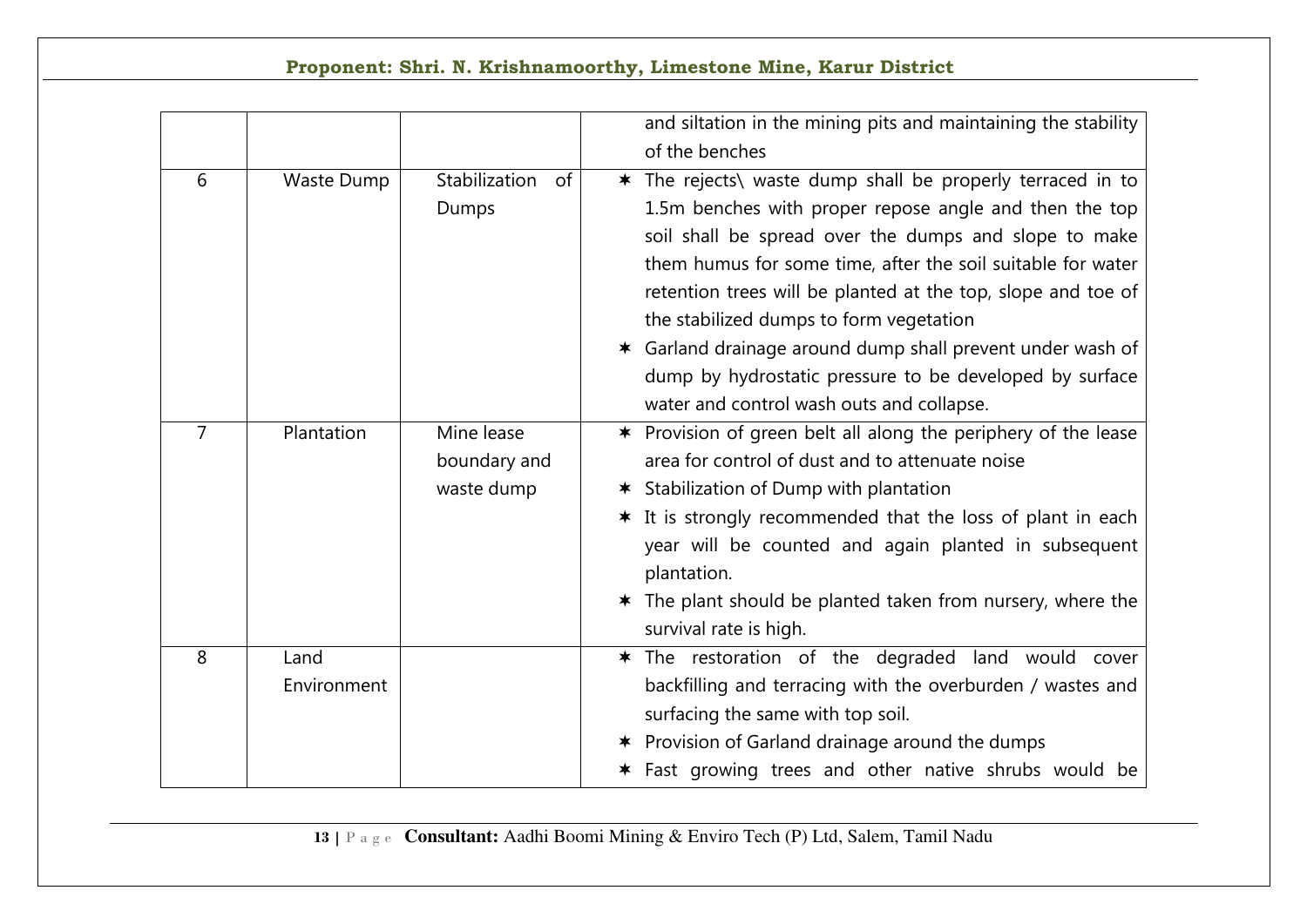|  |  | Proponent: Shri. N. Krishnamoorthy, Limestone Mine, Karur District |  |  |  |  |
|--|--|--------------------------------------------------------------------|--|--|--|--|
|--|--|--------------------------------------------------------------------|--|--|--|--|

|   |          | planted to stabilize the reclaimed land                                                                                            |
|---|----------|------------------------------------------------------------------------------------------------------------------------------------|
|   |          | * Appropriate measures will be taken for Green belt                                                                                |
|   |          | development.                                                                                                                       |
|   |          | * The rain water will be stored in the pit which will recharge                                                                     |
|   |          | the ground water as a part of rain water harvesting scheme                                                                         |
|   |          | for irrigating the nearby agricultural lands.                                                                                      |
| 9 | Socio    | * Good maintenance practices will be adopted for machinery                                                                         |
|   | Economic | and equipment, which will help to avert potential noise<br>problems.                                                               |
|   |          | * Green belt will be developed in and around the project site<br>as per Central Pollution Control Board (CPCB) quidelines.         |
|   |          | * Drilling, blasting etc at specified location will be followed<br>with proper schedule.                                           |
|   |          | * Appropriate air pollution control measure will be taken so<br>as to minimize the environmental impact within the core<br>zone.   |
|   |          | * An emergency preparedness plan will be prepared in<br>advance, to deal with firefighting, evacuation and local<br>communication. |
|   |          | * For the safety of workers, personal protective appliances                                                                        |
|   |          | like hand gloves, helmets, safety shoes, goggles, aprons,                                                                          |
|   |          | nose masks and ear protecting devices has been provided                                                                            |
|   |          | which meet 'BIS' (Bureau of Indian Standards).                                                                                     |
|   |          | * As a part of CSR activities, community welfare activities will                                                                   |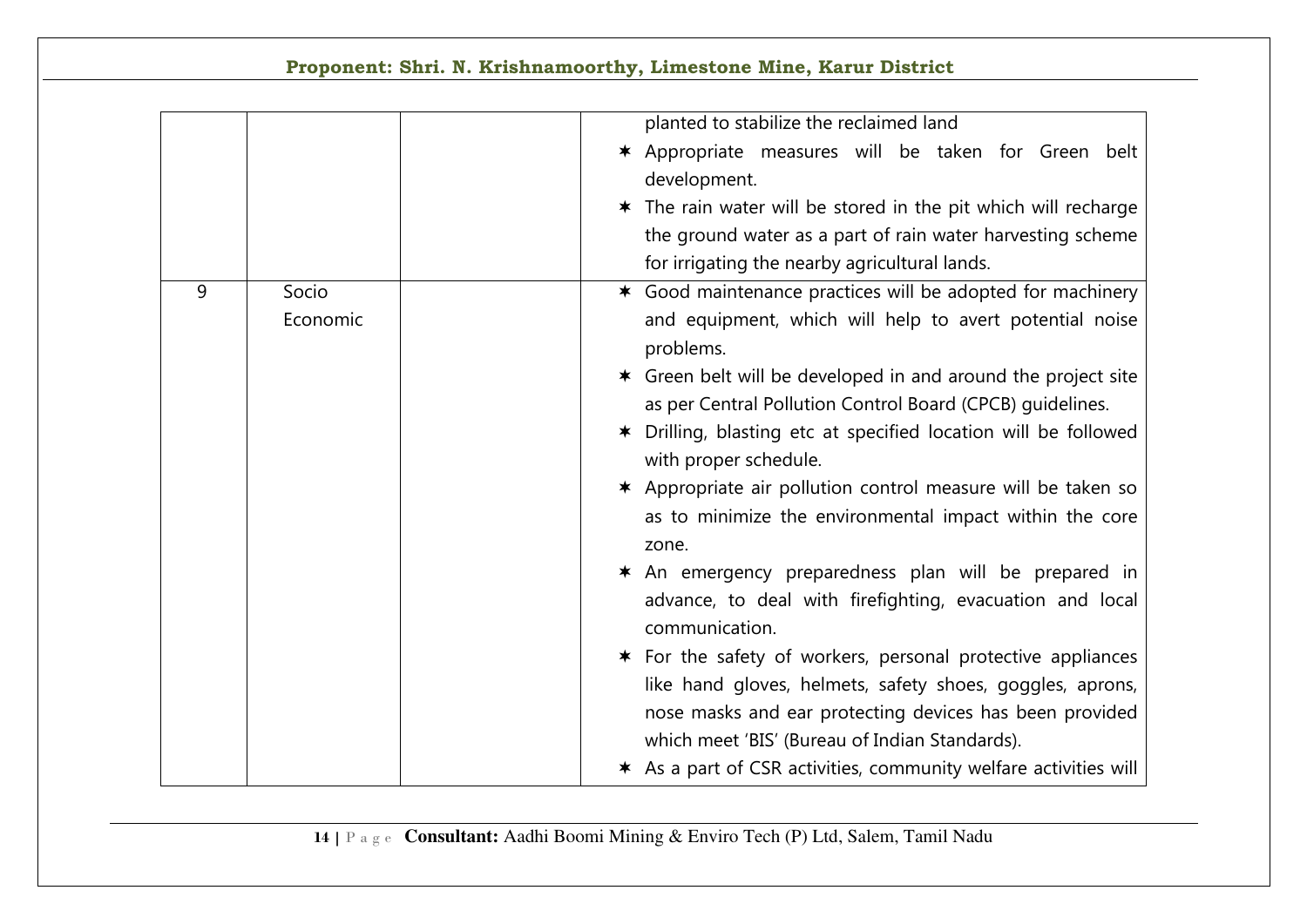|    |                               | be undertaken by the proponent through local Panchayat<br>which leads to socio economic development                                                                                                                                                                                                                                                                                                                                            |
|----|-------------------------------|------------------------------------------------------------------------------------------------------------------------------------------------------------------------------------------------------------------------------------------------------------------------------------------------------------------------------------------------------------------------------------------------------------------------------------------------|
| 10 | Occupational<br><b>Health</b> | * First-aid facilities as per provisions under Rule (44) of Mines<br><b>Rules 1955</b><br>* Initial and Periodical medical examination shall be<br>conducted for the employees under Rule 29B & 45 (A).<br>* Insurance will be taken in the name of the labourers<br>working in the mines<br>* Workers involved in mining work shall be provided<br>protective equipment's such as Thick Gloves, Goggles, ear<br>plugs, safety boot wears, etc |

# **1.5 Analysis of Alternatives**

The Mining site is dependent on the geology and mineral deposition of the area. Hence, this project is mineral and site specific and no alternative site considered for this project.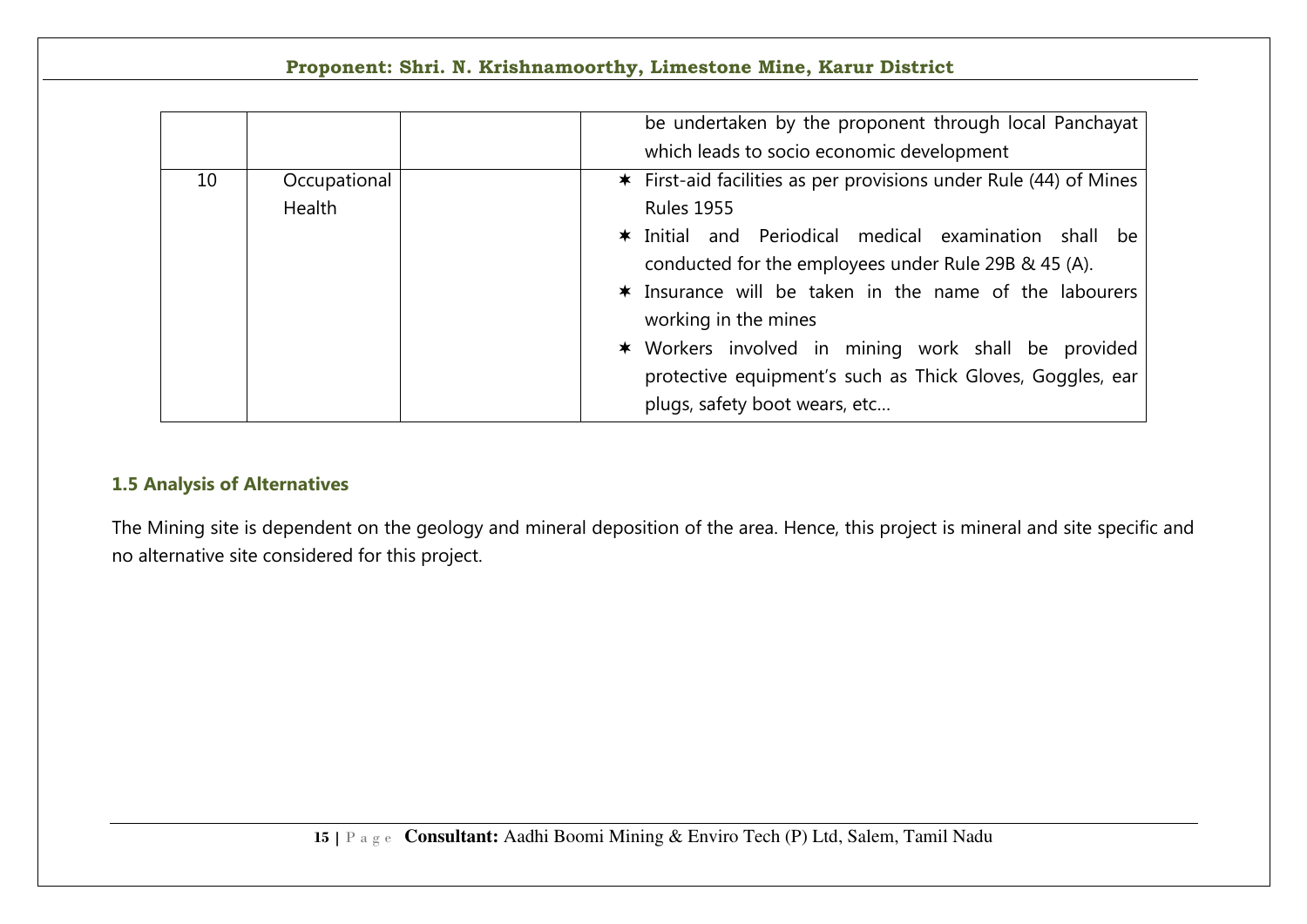# **1.6 Environmental Monitoring Program**

Success of any environmental management programme depends upon the efficiency of the organizational set up responsible for the implementation of the programme. Regular monitoring of the various environmental parameters is also necessary to evaluate the effectiveness of the management programme. Environmental Monitoring Programme will be conducted for various environmental components as per conditions stipulated in the Environmental Clearance Letter issued by SEIAA & Consent to Operate issued by TNPCB.

|                 | <b>Environment</b>                                                                       |                                                                                                                                                                                                                 | <b>Monitoring</b> |                                |                                                                                    |  |
|-----------------|------------------------------------------------------------------------------------------|-----------------------------------------------------------------------------------------------------------------------------------------------------------------------------------------------------------------|-------------------|--------------------------------|------------------------------------------------------------------------------------|--|
| S.<br><b>No</b> | <b>Attributes</b>                                                                        | <b>Location</b>                                                                                                                                                                                                 | <b>Duration</b>   | <b>Frequency</b>               | <b>Remarks</b>                                                                     |  |
| $\mathbf{1}$    | Meteorology<br>and Air Quality                                                           | Continuous<br>monitoring weather<br>station in core zone/<br>nearest IMD station                                                                                                                                | 24 hours          | Monthly<br>Once                | Wind speed,<br>direction,<br>Temperature,<br>Relative<br>humidity and<br>Rainfall. |  |
| $\overline{2}$  | <b>Air Pollution</b><br>Monitoring -<br>$PM_{2.5}$ , PM <sub>10</sub><br>$SO2$ and $NOx$ | 6 locations (One<br>station in the core<br>zone and at least<br>one in nearby<br>residential<br>area, one in the<br>upwind, two station<br>on the downwind<br>direction and one in<br>cross wind<br>direction). | 8 hours           | Once in six<br>months          | <b>Fine Dust</b><br>Sampler and<br>Respirable Dust<br>Sampler                      |  |
| $\mathsf{3}$    | Water<br>Pollution<br>Monitoring                                                         | Mine effluents, Set<br>of grab samples<br>during pre and post<br>monsoon for ground<br>and surface water in<br>the vicinity.                                                                                    |                   | Once in six<br>months          | Physico-<br>chemical,<br>microbiological<br>characteristics                        |  |
| $\vert 4 \vert$ | Hydrogeology                                                                             | Water level in open<br>wells in buffer zone<br>around 1km at                                                                                                                                                    |                   | Once in<br>6 <sub>months</sub> | Water level<br>monitoring<br>devices may be                                        |  |

#### **Table No: 1.4 Post Project Environmental Monitoring Program**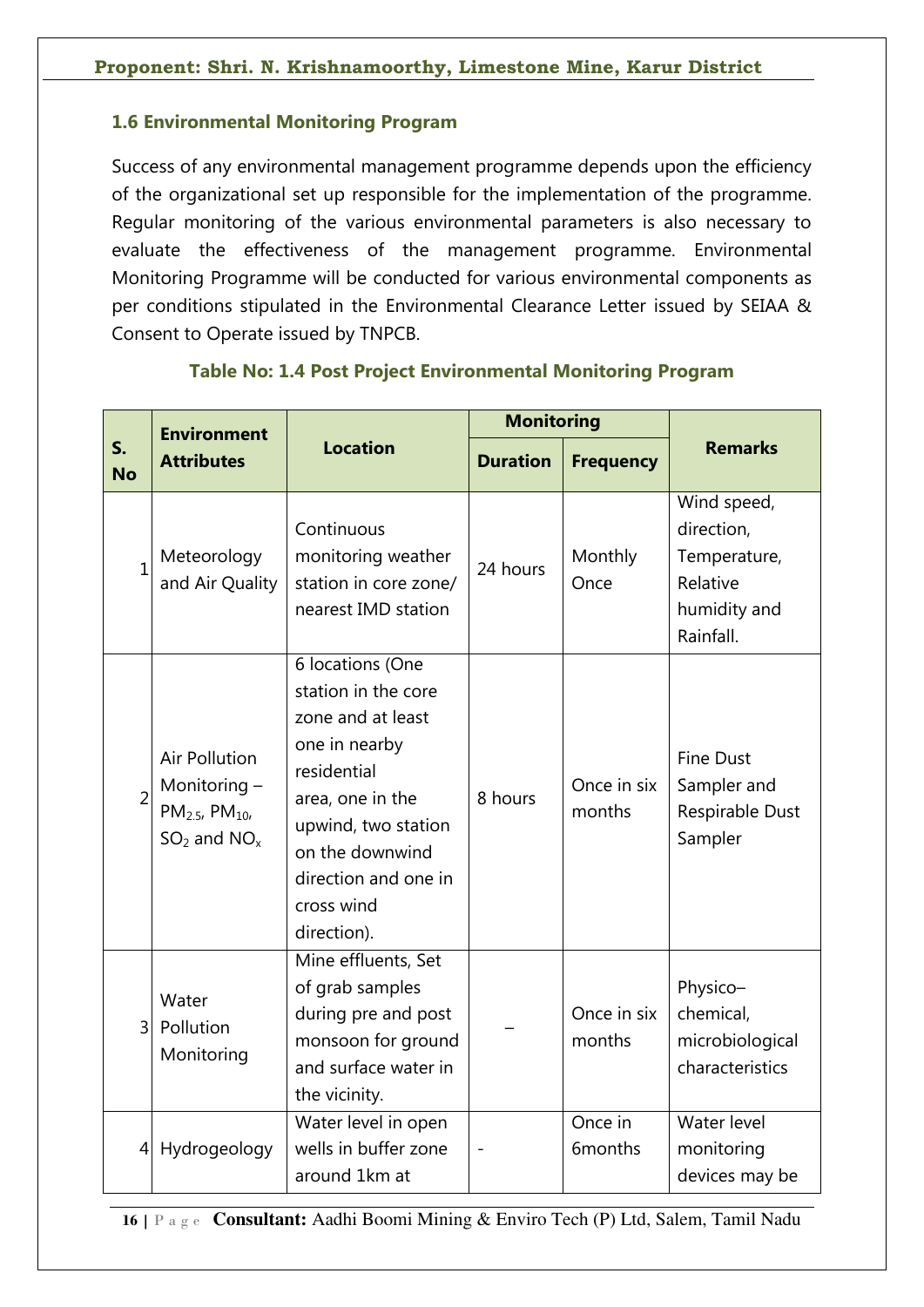|   |              | specific wells                                                                                                 |          |                                 | used.                                       |
|---|--------------|----------------------------------------------------------------------------------------------------------------|----------|---------------------------------|---------------------------------------------|
| 5 | <b>Noise</b> | Mine Boundary,<br>high noise<br>generating areas<br>within the lease and<br>at the nearest<br>residential area | 24 hours | Monthly<br>Once                 | Sound level<br>meter                        |
| 6 | Vibration    | At the nearest<br>habitation (in case of<br>reporting)                                                         |          | During<br>blasting<br>operation | Digital<br>Seismograph                      |
|   | Soil         | Core Zone and<br>Buffer zone (Grab<br>samples)                                                                 |          | Once in six<br>months           | Physical and<br>Chemical<br>characteristics |

# **1.7 Project Benefits**

The proponent is very much conscious of their obligations to society at large. Under plantation programme, it is suggested to develop green belt further all along the boundary of the mining lease area. Apart from the green belts and aesthetic plantation for eliminating fugitive emission and noise control, all other massive plantation efforts will be executed with the assistance of experts and cooperation of the local community. The mining activity will create rural employment. In addition there will be indirect employment to many more people in the form of contractual jobs like construction of infrastructural facilities, transportation of Limestone to destinations, sanitation, supply of goods and services to the mine and other community services etc. The local population will have preference to get an employment. Part of the royalty is given to local bodies by the State Govt. for the welfare and development of the village. The proponent will help in socio economic development of the village by providing educational facilities to children's, procuring sports equipments, welfare amenities like drinking water to school; road and medical facilities to villages and employment opportunities to nearby villagers. CSR budget is allocated as 2.5% of the profit.

# **1.8 Environmental Management Plan**

The Environmental Management Plan (EMP) must be integrated into the process of mine planning so that the ecological balance of the area is well maintained and adverse effects are minimized. EMP includes all preventive as well as mitigation measures to minimize the impacts on the environment. The mine Plan is for the